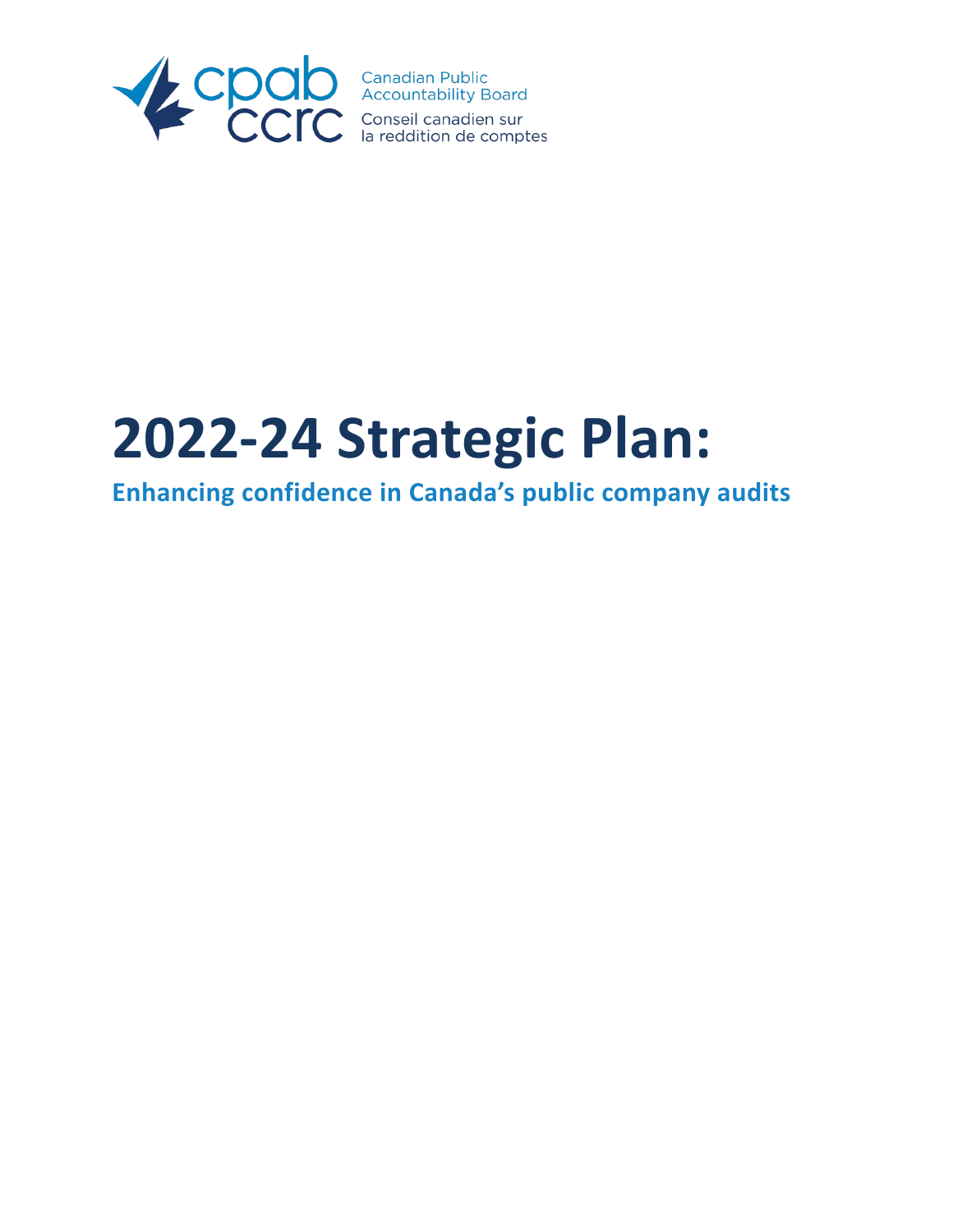## **Enhancing confidence in public company audits**

The Canadian Public Accountability Board (CPAB) is approaching 20 years of independent audit regulation in Canada. There is much to be proud of, much has been accomplished.

We have seen significant advances in audit quality and improvement in the quality control systems at the country's largest public company audit firms. Our stakeholders regard us as a respected regulator and view our work as vitally important. We have been a catalyst for important changes in advancing audit quality on the international front.

But there is more work to be done.

Audit attention must be on those matters most important to the investing public. As an important foundation to the integrity, reliability and investment appeal of Canadian capital markets, the quality of audits cannot be static – we must strive for continuous improvement.

CPAB cannot stand still either. As we counted down the final months of our 2019-21 three-year strategic plan, we consulted with key stakeholders including investors, audit committees, other regulators and our employees to develop the next steps in our drive for higher quality audits. We also studied the findings from root cause analyses of audit deficiencies which identified common themes related to sufficiency of resources, culture, client acceptance and continuance, industry expertise and the complexity of the organizations and systems being audited.

Looking ahead we see challenges to audit quality including rising debt levels combined with new opportunities and challenges in emerging industries. Strong audit firm quality management systems will be essential to respond to this current environment and drive consistent levels of audit quality.

Over 2022-24, our strategic focus will be on the impact of and improvements needed in the culture and governance of audit firms responsible for public company audits, addressing audit quality issues related to Canada's emerging industries, influencing changes to how the audit is performed, and supporting an outstanding team committed to serving the public interest.

In addition, we'll take a step back and perform an operational review to assess which activities and regulatory approaches have been most effective in advancing audit quality and identify opportunities to enhance our regulatory toolkit. Over the strategic planning period, we will also complete the review of our public disclosures which we consulted on in 2021, respond to the feedback received and make any required changes to what we disclose.

Our team is critical – we'll be counting on our people to get this important work done; helping them to achieve their professional goals and supporting their workplace needs will be key to meeting our strategic commitments. We'll also engage with other capital market regulators in Canada and around the world to drive quality improvements.

What will be different as a result of these efforts? Over the next three years we expect to see cultural changes at the audit firms that will reinforce their priority commitment to delivering high-quality audits. We will be agile and flexible in our focus on high-quality audits and financial reporting, adapting and getting ahead of challenges arising from emerging industries and novel issues.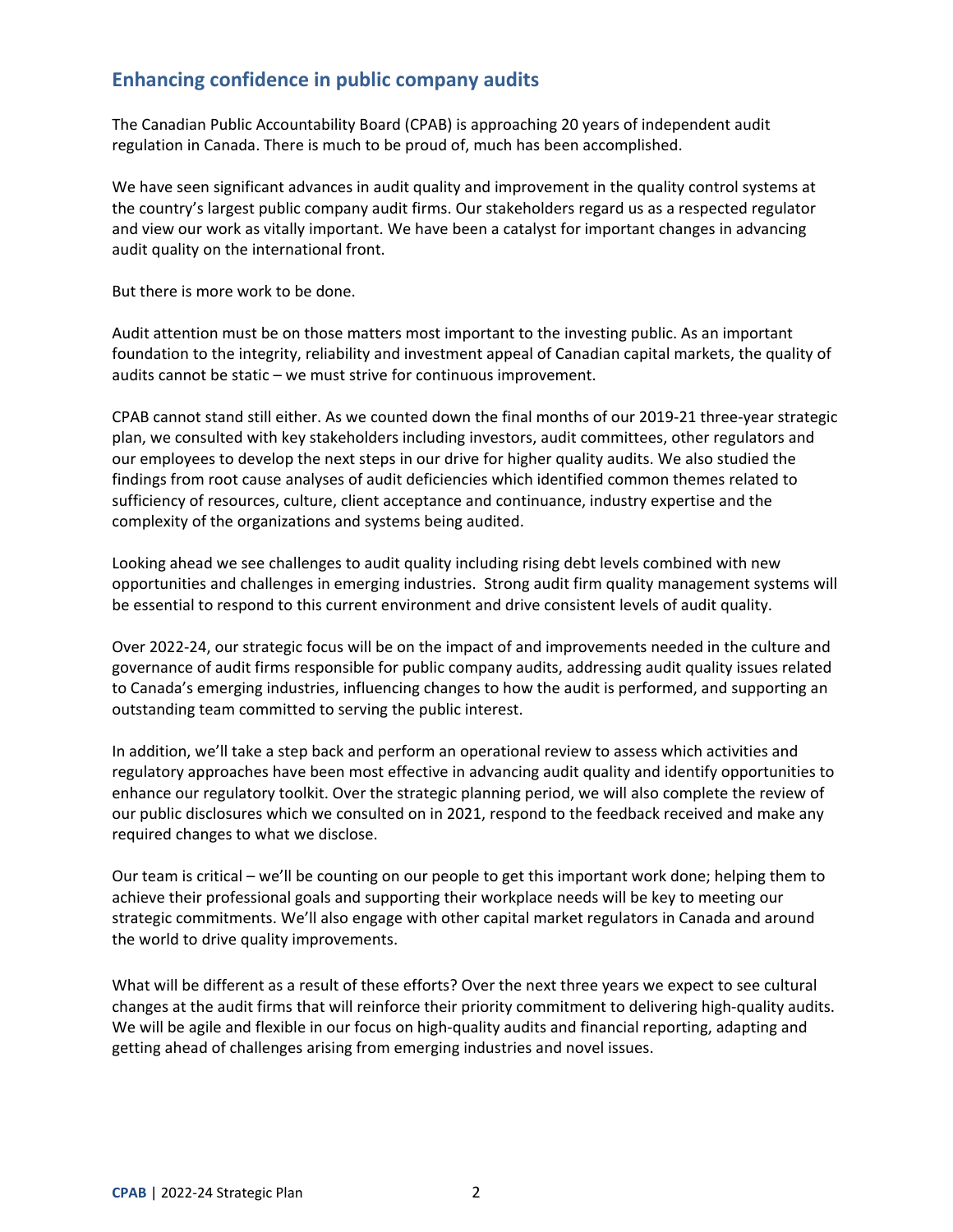## **2022-24 Strategic Commitments**

**1**

In 2022-24, CPAB will drive higher quality audits and strengthen our regulatory effectiveness through the following four strategic commitments:

#### **Advance a quality-driven culture across auditors of Canada's public companies.**

Culture is a critical influencer of a firm's ability to deliver high-quality audits. An effective culture emphasizes doing the right thing – all the time, putting the public interest first.

To evaluate and influence audit firm culture that contributes to consistent audit quality, CPAB will:

• Integrate audit firm governance and culture into our Quality Management System assessments in alignment with the new International Standard on Quality Management 1 (ISQM 1).

#### **Areas of Focus**

- **1)** Global rollout of ISQM 1 across network firms.
- **2)** Application of ISQM 1 by nonnetwork/single office firms including how the quality risks and responses and audit firm culture may differ for firms of different sizes.
- Reinforce the importance of firm ethics (including independence and objectivity), evaluate how auditors are applying the ethical standards, and engage with auditing and ethics standard setters in Canada and internationally to influence high-quality standards for auditors.
- Building on our public consultation, enhance the nature and extent of disclosure of our inspection and enforcement activities. We will work closely with securities commissions, provincial CPA bodies and governments to effect the necessary legislative changes.

#### **What does success look like?**

- $\heartsuit$  Updated framework for disclosure of our inspection and enforcement activities.
- $\heartsuit$  Consistent execution of audit quality illustrated by a reduction in inspection findings.
- $\Diamond$  Well-developed and comprehensive firm quality management systems that address all significant risks to audit quality.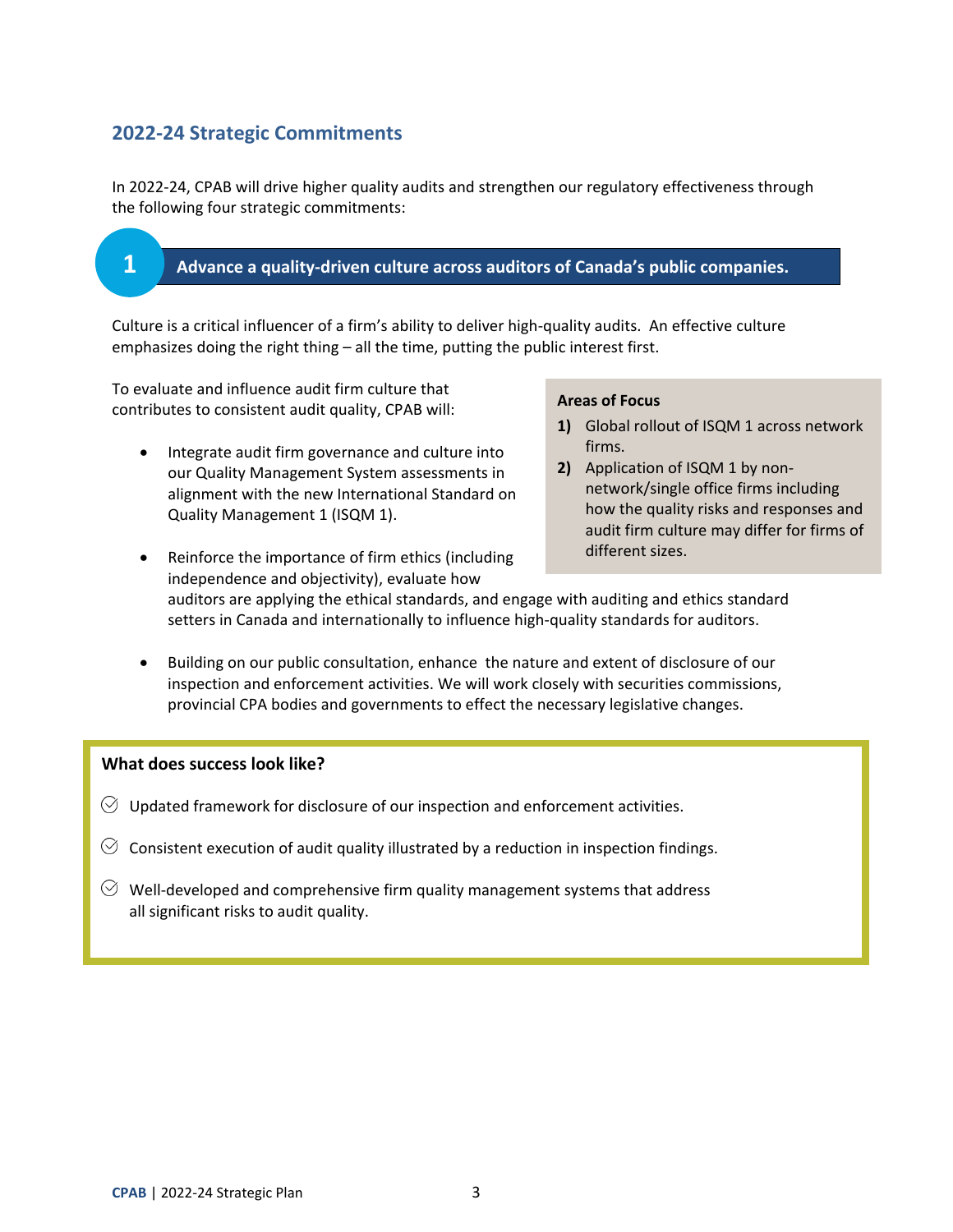## **Tackle emerging audit quality challenges head on.**

Canada's capital markets offer opportunities for new and emerging companies to raise capital. The number of reporting issuers in emerging industries is on the rise bringing unique, industry-specific auditing challenges.

We will move quickly to identify and respond to new issues, opportunities and challenges including:

- Risk analysis to enable timely, cohesive responses among regulators, audit committees, management and auditors that address arising challenges and novel issues.
- Engage with emerging industry audit committees and management to improve the actions taken to support high-quality audits and financial reporting.
- Apply our escalation framework to take appropriate enforcement actions where we see recurring inspection findings and/or a significant risk to the investing public.
- Early intervention to share our perspectives and expectations.

#### **What does success look like?**

**2**

 $\heartsuit$  Quick and effective response across all stakeholders to identify and take action to mitigate new auditing and financial reporting risks in emerging industries and novel issues.

 $\heartsuit$  Inspection findings in emerging industries are similar to all other industries.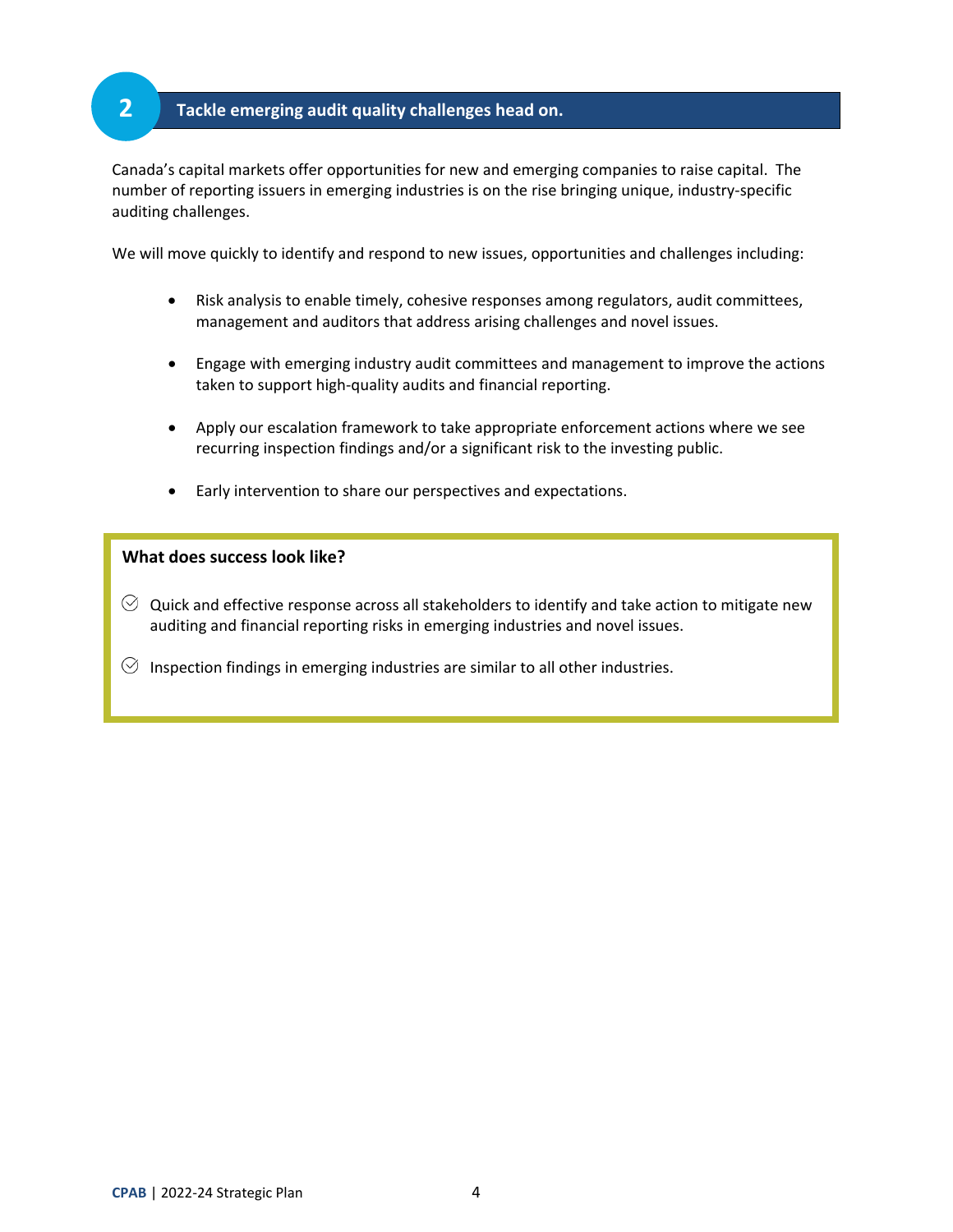#### **Evolution of the audit.**

**3**

Technological advancements, changing stakeholder expectations, evolving business models and many other factors are influencing the need for audits to keep up – especially in the way they are performed and the information that is audited. CPAB will advance high-quality audits in a number of ways including:

• Assess the impact of evolving technology in the audit and share our observations and expectations.

CPAB leads the International Forum of Independent Audit Regulators (IFIAR) Technology Task Force which is strengthening the international dialogue on technology.

- Use the insights from our thematic reviews on fraud and going concern to advocate for improvement in the applicable auditing standards and adoption of good practices by auditors to enhance the protection of the public interest.
- Maintain a strong voice internationally with the global audit firms, standard setters and other regulators.
- Operate in lockstep with standard setters so that assurance implications are considered up front when developing standards for environmental, social and governance (ESG) reporting.
- Assess how auditors are evaluating the ESG impact in their audits, especially when auditing impairment estimates, asset retirement obligations and going concern evaluations.
- Evaluate the auditor's use of the work of specialists outside the engagement team with a specific focus on the use of service organization audit reports as their reliance grows in certain industries such as crypto.

#### **What does success look like?**

- $\Diamond$  Influence improvements to auditing standards that have the greatest impact on the investing public including fraud and going concern.
- $\heartsuit$  Increased use of technologies that improve the efficiency and effectiveness of audits supported by appropriate controls to manage all substantive risks.
- $\heartsuit$  Evaluation of risks and audit quality impacts related to emerging audit practices including the increasing use of service organizations.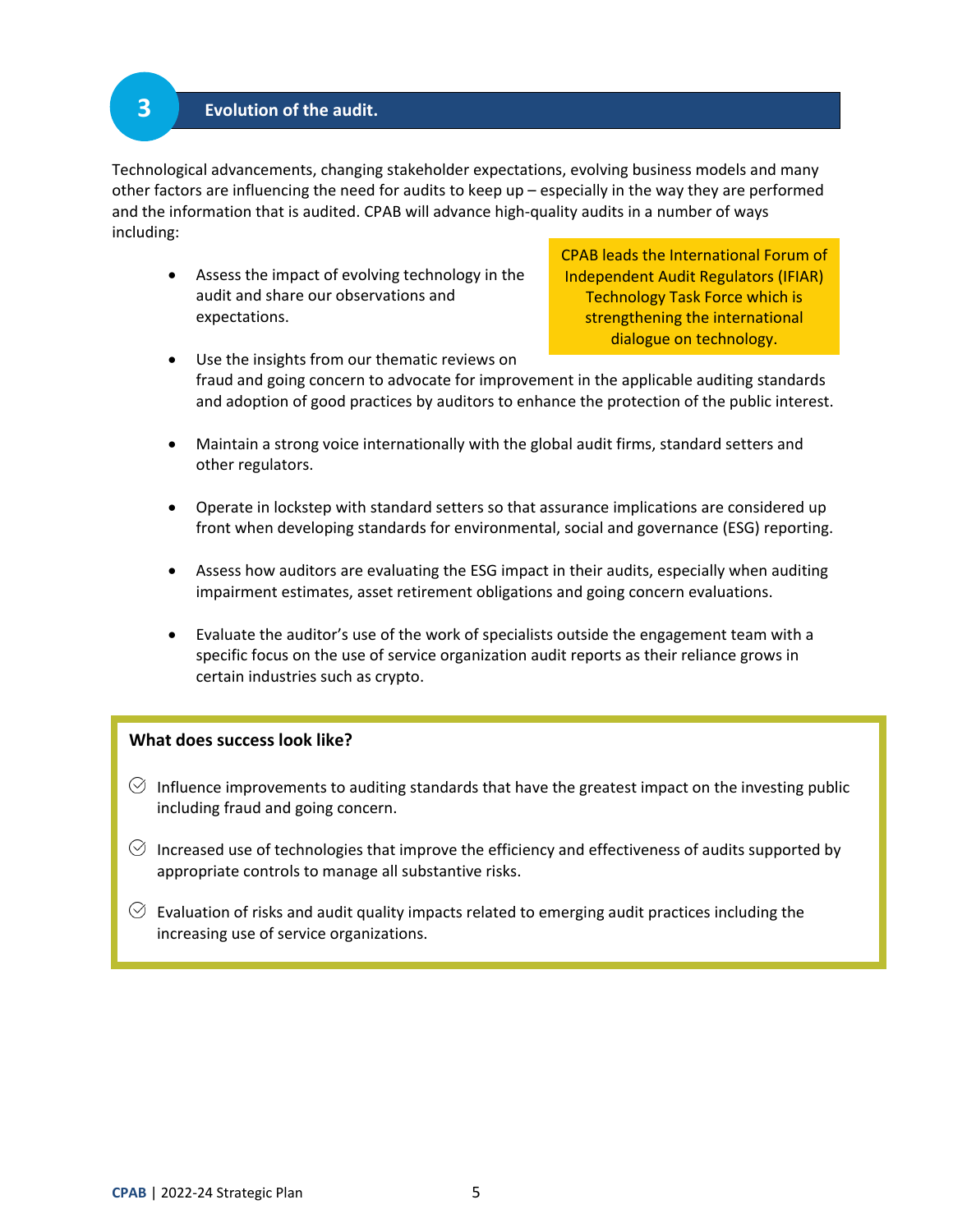## **CPAB's team and culture** – **guided by our public interest responsibility.**

Connecting our team with a common purpose and set of values is critical to CPAB's ability to deliver its mandate. To ensure our team is engaged and at their professional best, and to continue to be a desirable employment destination where talented people can contribute and grow, we will:

- Deepen diversity and inclusion across our team, including among leadership and our board of directors.
- Engage employees in the evolution of our approach to work to ensure our workplace remains inclusive, fair and inspires innovation.
- Invest in development opportunities for our employees to build the leadership, technical and technological skills that are the bedrock of regulatory excellence.

#### **What does success look like?**

**4**

- $\heartsuit$  Our team reflects the diversity of our communities and everyone feels included.
- $\heartsuit$  Our employees are data savvy and comfortable with new and emerging technologies.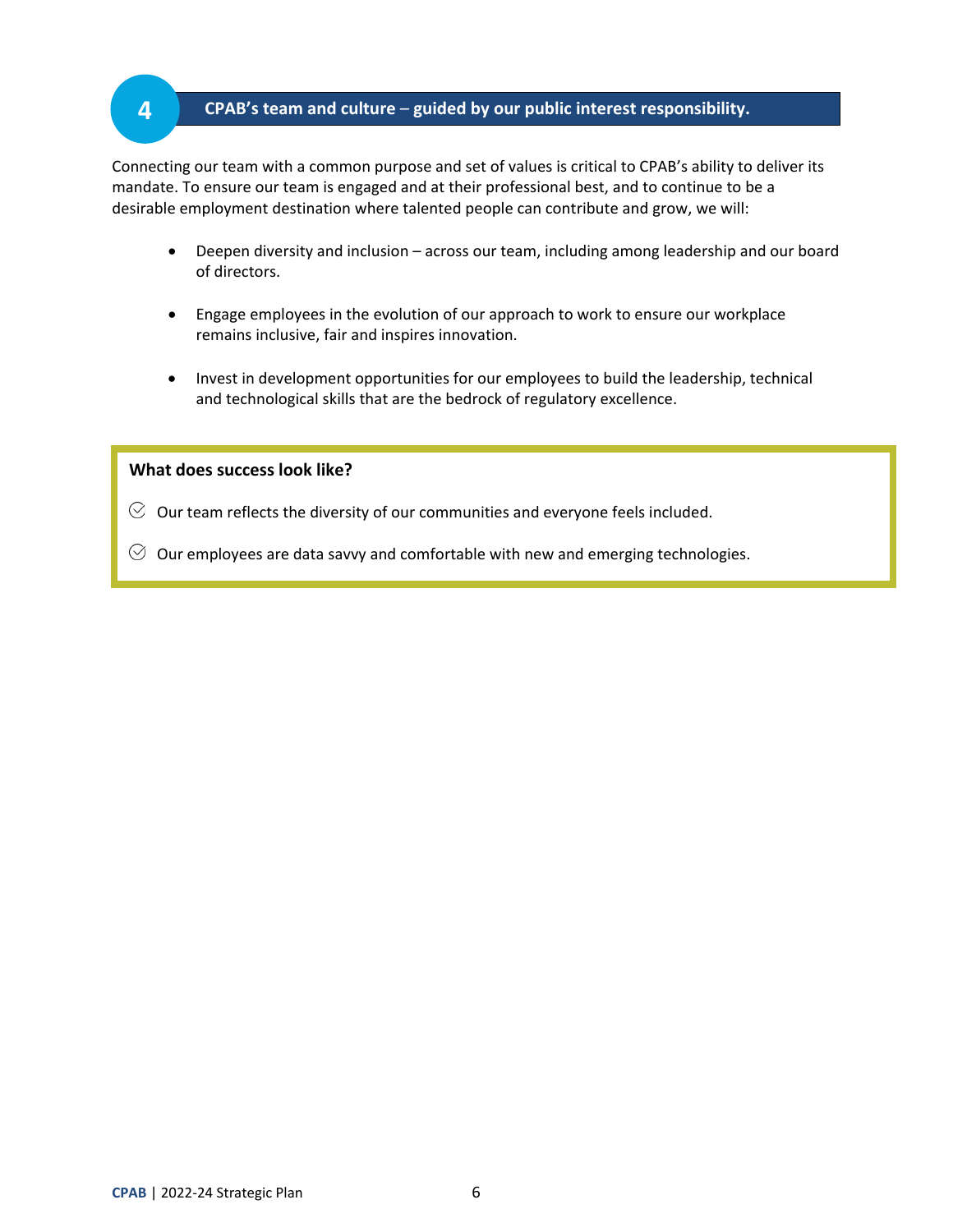## **The pursuit of regulatory excellence: assessing CPAB's effectiveness**

Regulatory excellence is core to everything we do. How we regulate has changed, but much of our core mandate and legislative parameters has not.

As part of our strategic plan, CPAB will conduct a rigorous assessment of our regulatory effectiveness. This review will be structured as a self-assessment, complemented by external and peer resources. We'll examine the most significant parts of our business and benchmark ourselves against other regulators in Canada and internationally. Core elements of our review will include how our mandate and governance enables our regulatory effectiveness and how we operate and are structured to meet our mandate, including our efficiency and cost effectiveness. We will also consider how we collaborate and share information with other regulators in Canada and internationally.

## **Measuring success**

From now until the end of 2024, CPAB will assess the progress of participating audit firms in delivering high-quality audits and our effectiveness as a regulator in overseeing this effort. Annual operating plans, including goals, actions and performance targets, will drive our strategic commitments.

#### **CPAB Key Performance Indicators**

| <b>Area</b>                                 | <b>Performance measure</b>                                                                                  | <b>Target</b>                                                                                                                                                                                                                                            |
|---------------------------------------------|-------------------------------------------------------------------------------------------------------------|----------------------------------------------------------------------------------------------------------------------------------------------------------------------------------------------------------------------------------------------------------|
| <b>Team</b>                                 | Retention/Engagement scores.                                                                                | Retention rates above industry average.<br>$\rightarrow$<br>$\rightarrow$ Engagement scores from employee survey<br>above industry average.                                                                                                              |
| <b>Diversity</b>                            | Targets for diversity on board and<br>leadership.                                                           | $\rightarrow$ Representation on our board and<br>leadership of women and underrepresented<br>groups (BIPOC, LGBTQ2S+, persons with<br>disabilities) reflective of our communities.                                                                       |
| <b>Performance of</b><br><b>inspections</b> | Communication of significant findings.<br>Timeliness of issuance of inspection<br>reports.                  | $\rightarrow$ Communication of draft significant findings<br>within two weeks of completion of field<br>work 90 per cent of the time.<br>$\rightarrow$ Issuance of draft reports to firms within one<br>month of completion of inspection field<br>work. |
| <b>Stakeholder</b><br><b>feedback</b>       | Percentage of audit committee and<br>investors that consider CPAB to be an<br>effective, trusted regulator. | $\rightarrow$ Eighty-five per cent rate CPAB as an<br>effective, trusted regulator based on results<br>of a triennial survey.                                                                                                                            |